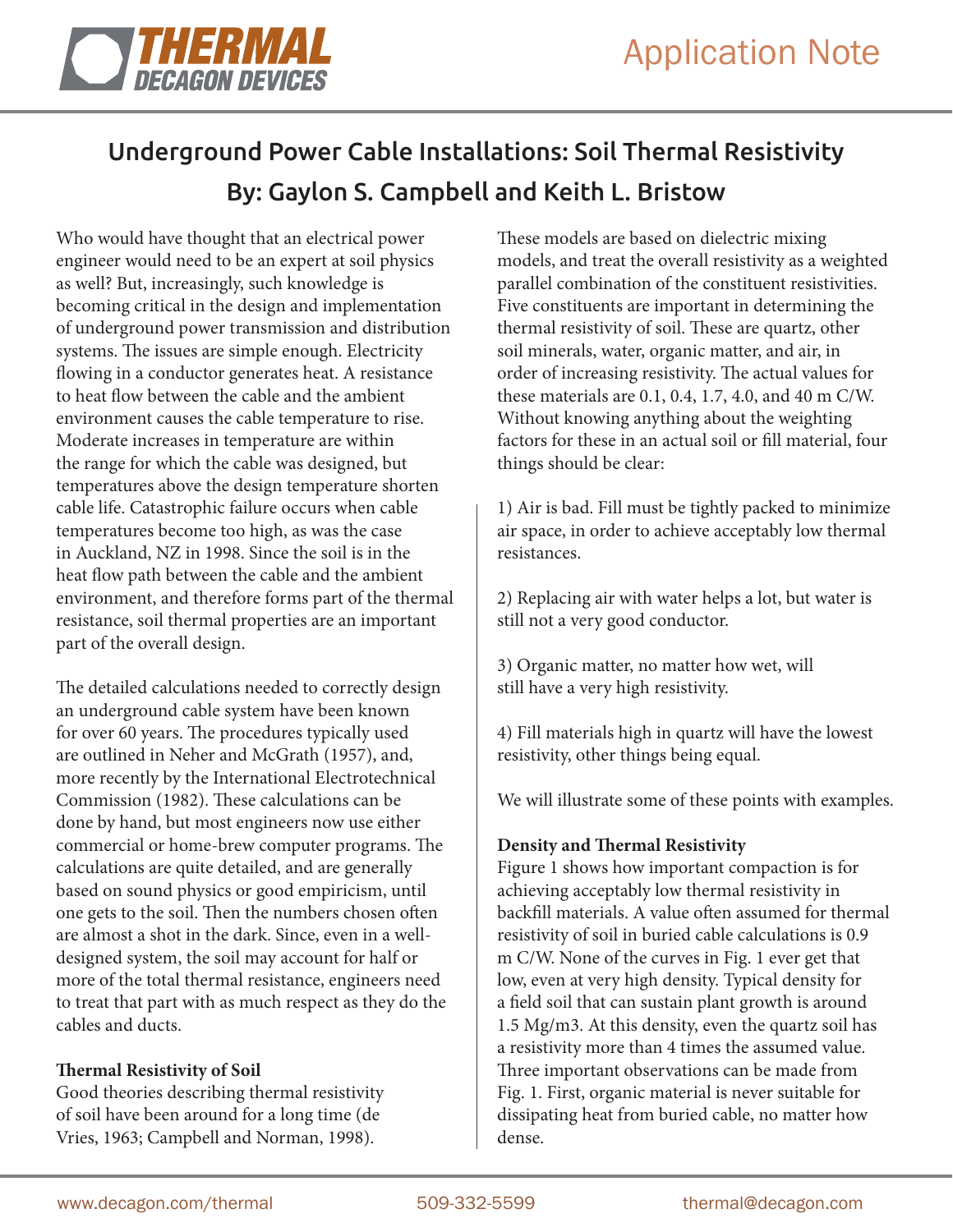# Application Note







Second, thermal resistivity of dry, granular materials, even when they are compacted to extreme density, is not ideal for cable backfill. Third, the air spaces control the flow of heat, so, even though quartz minerals have four times lower resistivity than the loam minerals, the overall resistivity of the two are similar at similar density. It is worth mentioning that arbitrarily high densities are not attainable just by compaction. Uniform sized particles pack to a given maximum density. To attain densities beyond that, without crushing particles, smaller particles are added to the voids between the larger particles. Highest densities are therefore attained by using well-graded materials. Water Content and Thermal Resistivity Even though water resistivity is higher than that of soil minerals, it is still much lower than air. If the pore spaces in the soil are filled with water, rather than air, the resistivity decreases. Figure 2 shows the effect of water. The density is around 1.6 Mg/m3, much lower than the highest values in Fig. 1, but with a little water the resistivities are well below 1 m C/W. Now, with more water in the pores, the effect of the quartz is more pronounced. The resistivity of organic soil, though better than when dry, is still much too high to provide reasonable heat dissipation for buried cable.



Figure 2: Adding water to a porous material drastically decreases its thermal resistance

#### **Water Content in the Field**

Since thermal resistivity varies so much with water content, and water content in soil is so variable, it is reasonable to ask what water contents to expect in field soils. Below, and even slightly above a water table the soil is saturated (all pores filled with water). In these situations, one can be certain that resistivities will remain at the lowest values possible for that soil density. Minimum water content in the root zone of growing plants typically ranges from 0.05 m3/m3 in sands to 0.1 or 0.15 m3/m3 for finer texture soils. These water contents correspond, roughly, to the water contents in Fig. 2 at which resistivity begins to increase dramatically. This is sometimes called the critical water content, and is the water content below which thermally driven vapor flow in a temperature gradient will not be resupplied by liquid return flow through soil pores. This point is very significant in buried cable design, because, when the soil around the cable becomes this dry, the cable heat will drive the moisture away, drying the soil around the cable and increasing its resistivity. This results in additional heating, which drives away additional moisture. A thermal runaway condition can ensue.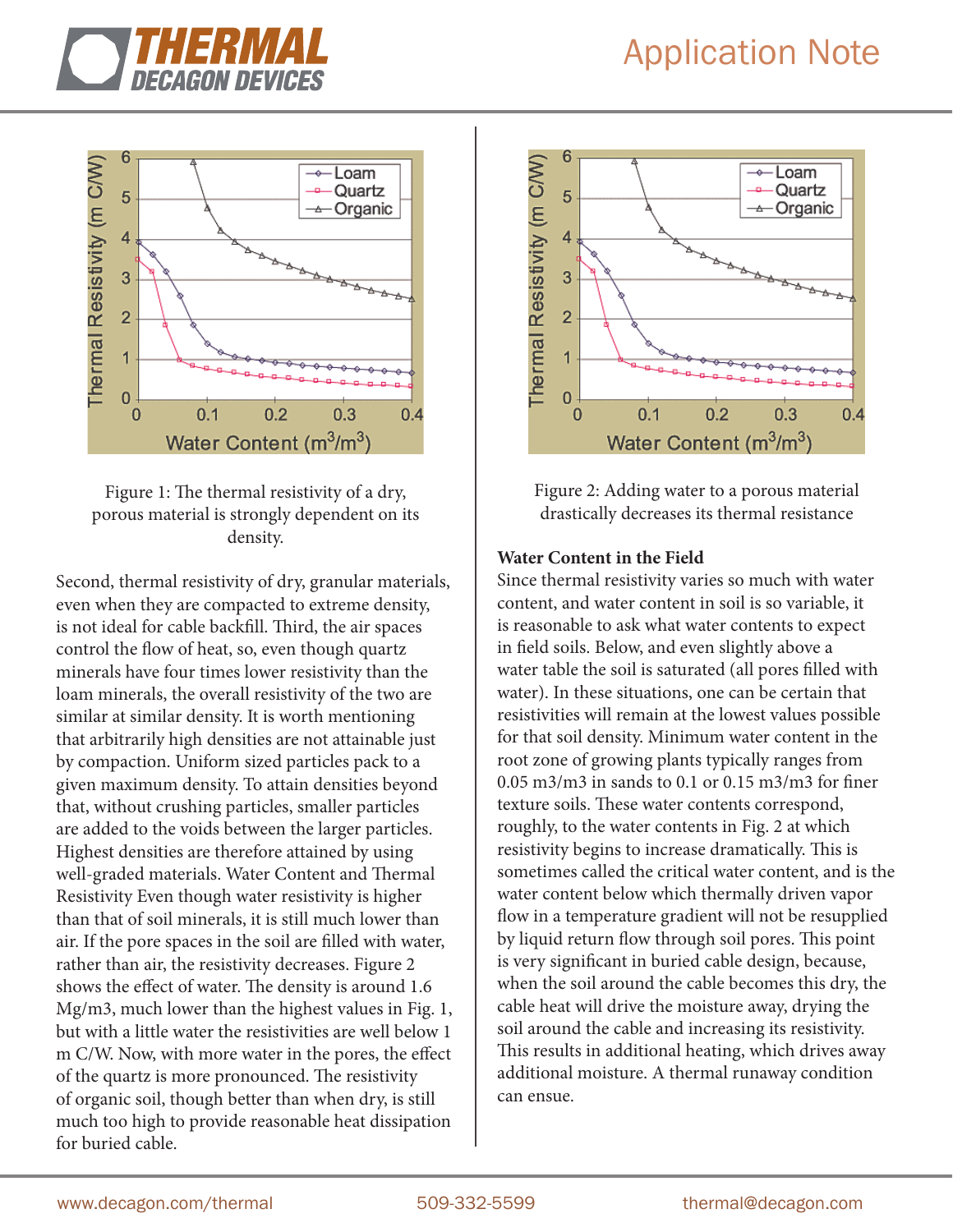

# Application Note

## **Customised Backfill**

Lower dry resistivities than those shown in Fig. 1 can be achieved using specially designed backfill materials. A Fluidized Thermal Backfill™ (FTB™) can be poured in place. It has a dry resistivity of around 0.75 m C/W, decreasing to below 0.5 m C/W when wet.

### **Measurement**

While it is possible to compute thermal properties of soil from physical properties, it is usually easier to measure them directly than to do the computations. Methods are given by ASTM(2000) and IEEE(1992). The accepted method uses a line heat source. Typically a heating wire and a temperature sensor are placed inside a small bore hypodermic needle tube with length around 30 times its diameter. Temperature is monitored while the needle is heated. In this radial heat flow system a steady state is quickly established, and one can plot temperature vs. log time to obtain a straight line relationship. The thermal resistivity is directly proportional to the slope of the line. Several companies offer instruments suitable for either field or laboratory measurements of thermal resistivity, and probes can be left in place to monitor thermal properties after the cable is installed and in use.

### **Site-specific Considerations**

In addition to the issues discussed above there are also several site-specific issues that need to be taken into account when designing and implementing underground power cable installations. These include trade-off analysis between depth of installation, cost of installation, and thermal stabilisation. The deeper one buries the cables the more stable the thermal environment, especially if shallow water tables and capillary upflow result in relatively moist conditions around the cables. Surface conditions will also impact on the water and energy exchange between the soil and atmosphere and hence the thermal environment around the cables. In cities the surface will more than likely be covered by roads, buildings, parks or gardens, while in rural areas bare soil or vegetative cover will be most common. It is important that surface condition and its impact on the underlying

thermal environment be taken into account, and especially any change in surface condition that could result in unwanted consequences. Adding vegetation for example could result in significant soil drying, with potential consequences as discussed earlier. Clay soils in particular can crack on drying, resulting in development of air gaps around cables, and every effort must be made to avoid this happening. Potential 'hot spots' along the cable route (such as zones of well drained sandy soils or vegetated areas that could lead to significant soil drying) should receive particular attention to ensure longterm success of any installation.

### **Conclusion**

There are five important points that the electrical power engineer should take from this short discussion. First, soil and backfill thermal properties must be known for a safe and successful underground power cable installation. One can't safely assume a value of 0.9 m C/W. Second, density and water content play important roles in determining what the thermal resistivity will be. Specify the density of a backfill material, and assure through design and appropriate management that water content can't get below the critical level. Third, natural soils which support plant growth will always have much higher resistivities than engineered materials because of their lower density and variable, but sometimes low, water content. Fourth, engineered backfill materials are available which can assure adequate thermal performance under all conditions. Fifth, measurement of thermal conductivity, both in the field and in the laboratory, is relatively straightforward, and should be part of any cable design and installation project. Finally, there are several sitespecific issues such as depth of cable placement, vegetation and soil water management, and avoidance of excessive drying and soil cracking that could lead to air gaps, all of which need to be taken into account when designing and implementing underground power cable installations.